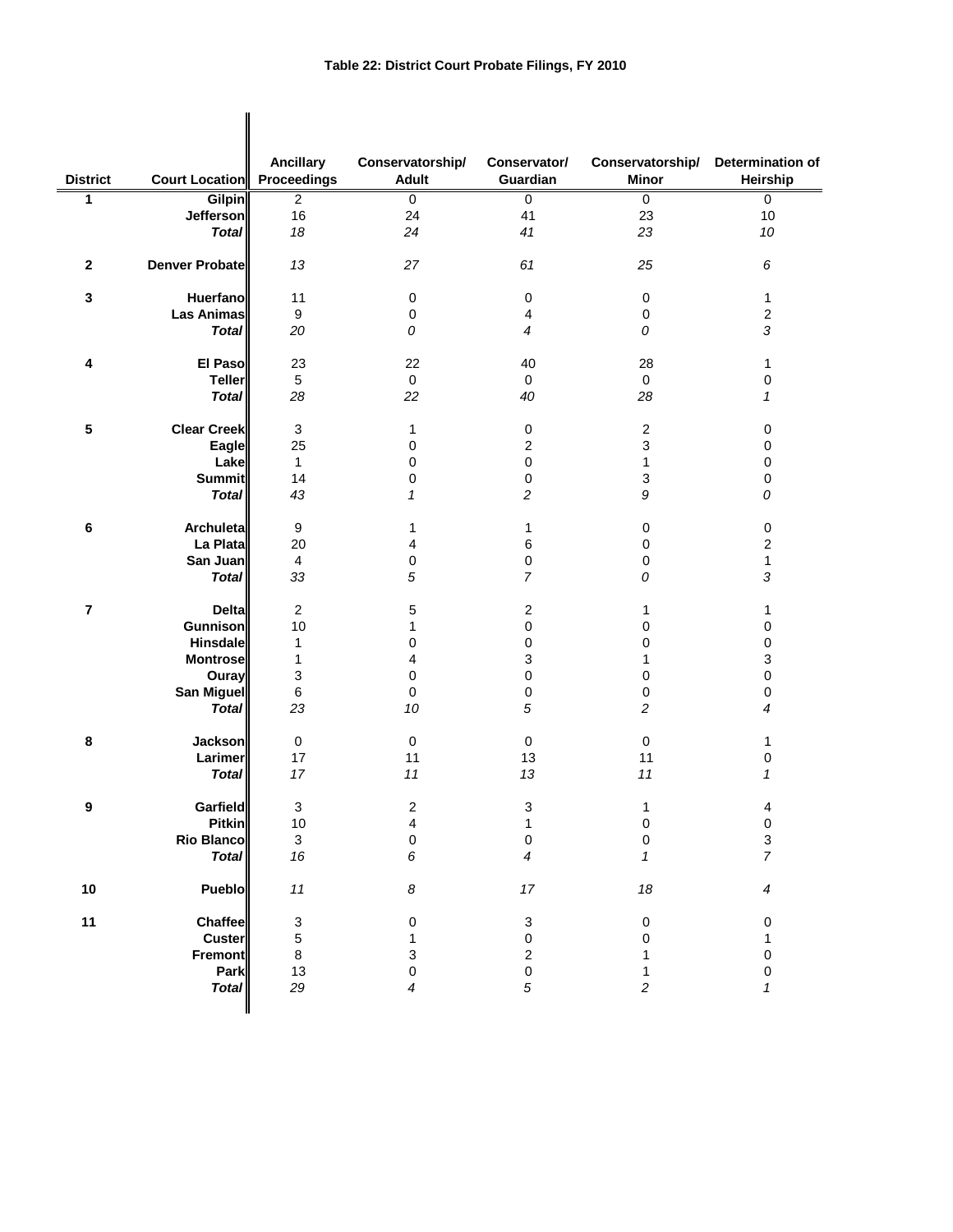$\mathbf{I}$ 

|                 |                                  |             |                         | Guardianship/             | Guardianship/ | Insurance      | Intestate               | Intestate      |                         |
|-----------------|----------------------------------|-------------|-------------------------|---------------------------|---------------|----------------|-------------------------|----------------|-------------------------|
| <b>District</b> | <b>Court Location</b> Disclaimer |             | <b>Estate</b>           | <b>Adult</b>              | <b>Minor</b>  | <b>Benefit</b> | Formal                  | Informal       | Other                   |
| 1               | <b>Gilpin</b>                    | 0           | 1                       | $\mathbf 0$               | $\mathbf 0$   | 0              | $\overline{2}$          | 1              | 0                       |
|                 | Jefferson                        | 0           | $\mathbf{1}$            | 70                        | 61            | 0              | 15                      | 217            | 5                       |
|                 | <b>Total</b>                     | 0           | 2                       | 70                        | 61            | 0              | 17                      | 218            | 5                       |
| $\mathbf{2}$    | Denver Probate                   | 1           | 8                       | 110                       | 93            | 0              | 39                      | 213            | 25                      |
| 3               | <b>Huerfano</b>                  | 0           | 0                       | 0                         | 3             | 0              | 0                       | 12             | 0                       |
|                 | <b>Las Animas</b>                | 0           | 0                       | 4                         | $\pmb{0}$     | 0              | $\overline{\mathbf{c}}$ | 14             | 0                       |
|                 | <b>Total</b>                     | 0           | 0                       | 4                         | 3             | 0              | $\overline{c}$          | 26             | 0                       |
| 4               | <b>El Paso</b>                   | 0           | 1                       | 104                       | 121           | 0              | 21                      | 182            | 3                       |
|                 | <b>Teller</b>                    | 0           | 4                       | 5                         | $\mathbf{1}$  | 0              | $\mathbf{1}$            | 9              | 0                       |
|                 | <b>Total</b>                     | 0           | 5                       | 109                       | 122           | 0              | 22                      | 191            | 3                       |
| 5               | <b>Clear Creek</b>               | 0           | 2                       | 1                         | 0             | 0              | 0                       | 11             | 0                       |
|                 | Eagle                            | 0           | 7                       | 2                         | 12            | 0              | 1                       | 12             | 1                       |
|                 | Lake                             | 0           | 4                       | 1                         | $\pmb{0}$     | 0              | 0                       | 1              | 0                       |
|                 | <b>Summit</b>                    | 0           | 0                       | 0                         | $\pmb{0}$     | 0              | 0                       | $\,8\,$        | 1                       |
|                 | <b>Total</b>                     | 0           | 13                      | 4                         | 12            | 0              | 1                       | 32             | 2                       |
| 6               | Archuleta                        | 0           | 0                       | 4                         | 1             | 0              | 0                       | 5              | 0                       |
|                 | La Plata                         | $\mathbf 0$ | 0                       | 6                         | 7             | 0              | $\overline{c}$          | 18             | 1                       |
|                 | San Juan                         | 0           | 0                       | 0                         | 0             | 0              | 0                       | $\overline{c}$ | 0                       |
|                 | <b>Total</b>                     | 0           | 0                       | 10                        | 8             | 0              | $\overline{\mathbf{c}}$ | 25             | 1                       |
| $\overline{7}$  | <b>Delta</b>                     | 0           | 1                       | 9                         | 1             | 0              | 1                       | 13             | 0                       |
|                 | Gunnison                         | 0           | 4                       | 1                         | 2             | 0              | 1                       | 6              | 1                       |
|                 | <b>Hinsdale</b>                  | $\mathbf 0$ | $\overline{\mathbf{c}}$ | 0                         | $\pmb{0}$     | 0              | 0                       | 0              | 0                       |
|                 | <b>Montrose</b>                  | 0           | 4                       | 11                        | 5             | 0              | 0                       | 20             | 1                       |
|                 | Ouray                            | $\mathbf 0$ | 0                       | $\mathbf 0$               | $\mathbf 0$   | 0              | 0                       | 0              | 0                       |
|                 | San Miguel                       | 0           | 0                       | 1                         | 0             | 0              | 0                       | 1              | 0                       |
|                 | <b>Total</b>                     | 0           | 11                      | 22                        | 8             | 0              | 2                       | 40             | 2                       |
| 8               | <b>Jackson</b>                   | 0           | 0                       | $\mathsf{O}\xspace$       | $\mathbf 0$   | 0              | 0                       | 1              | 0                       |
|                 | Larimer                          | 0           | 0                       | 36                        | 17            | 0              | 6                       | 56             | 1                       |
|                 | <b>Total</b>                     | 0           | 0                       | 36                        | 17            | 0              | 6                       | 57             | 1                       |
| 9               | Garfield                         | 0           | 1                       | 9                         | 5             | 0              | 2                       | 21             | 1                       |
|                 | <b>Pitkin</b>                    | 0           |                         | 5                         | 1             | 0              | 2                       | 4              | 0                       |
|                 | Rio Blanco                       | 0           | 1                       | $\pmb{0}$                 | 0             | $\pmb{0}$      | 1                       | $\,6\,$        | 1                       |
|                 | <b>Total</b>                     | 0           | 3                       | 14                        | 6             | ${\cal O}$     | $\sqrt{5}$              | 31             | $\overline{\mathbf{c}}$ |
| $10$            | <b>Pueblo</b>                    | 0           | 1                       | 40                        | 12            | ${\cal O}$     | $18$                    | 92             | $\sqrt{2}$              |
| 11              | <b>Chaffee</b>                   | 0           | 0                       | $\pmb{0}$                 | 0             | $\pmb{0}$      | 1                       | 6              | 0                       |
|                 | <b>Custer</b>                    | 0           | $\mathbf{1}$            | $\mathsf 0$               | 1             | 0              | 0                       | 3              | 0                       |
|                 | <b>Fremont</b>                   | 0           | 0                       | 14                        | 6             | 0              | 1                       | 29             | 0                       |
|                 | Park                             | 0           | 19                      | $\ensuremath{\mathsf{3}}$ | 1             | 0              | 0                       | $10$           | 0                       |
|                 | <b>Total</b>                     | 0           | 20                      | $17\,$                    | 8             | 0              | $\overline{c}$          | 48             | 0                       |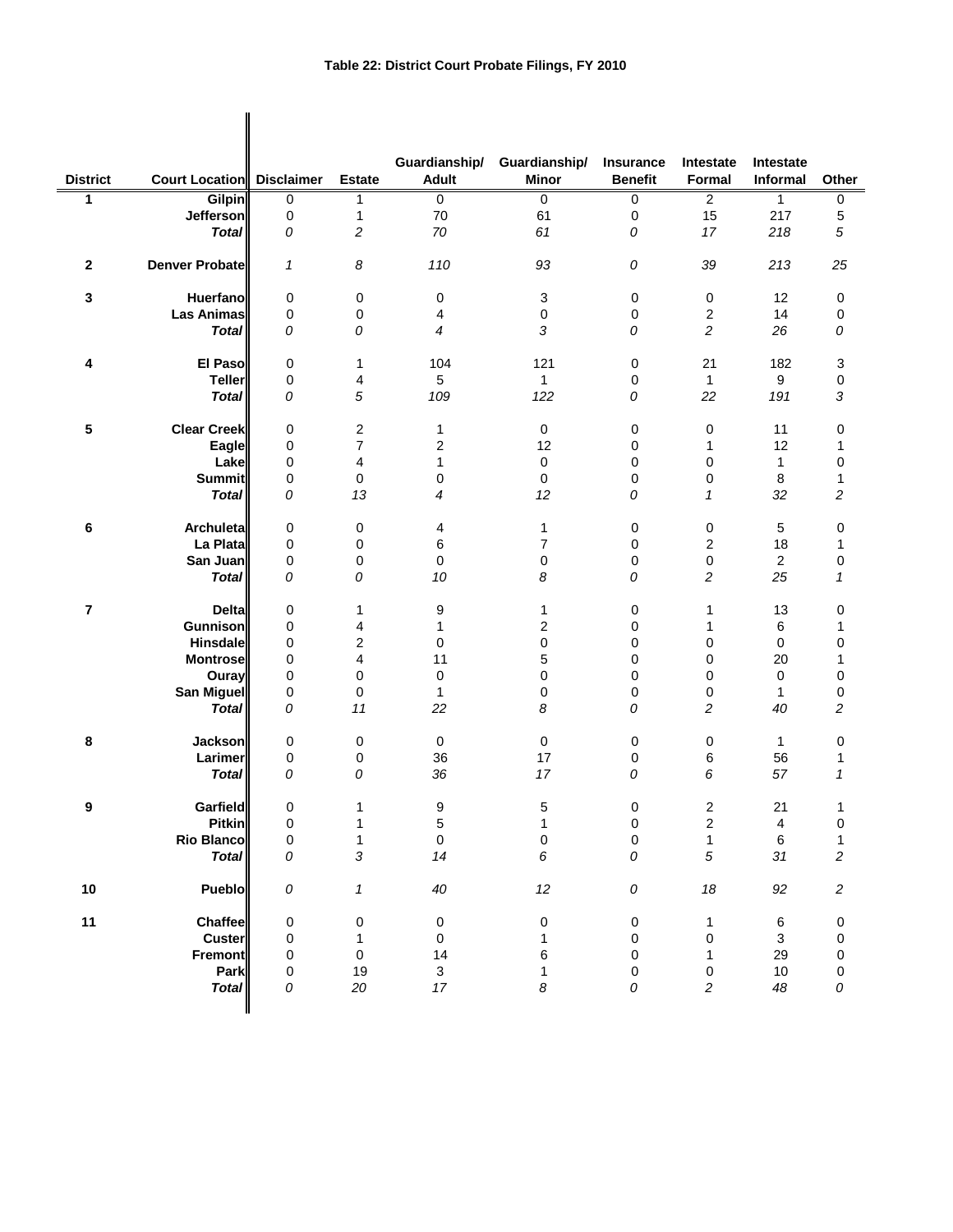| <b>District</b> | Court Location        | <b>Personal</b><br><b>Injury</b><br>Settlement -<br>Insurance | Personal<br><b>Injury</b><br><b>Settlement</b> | <b>Public</b><br>Administrator<br><b>Statement</b> | <b>Registration of</b><br><b>Foreign Order</b> | <b>Single</b><br><b>Transaction</b> | Small<br><b>Estates</b> | <b>Special</b><br>Administrator<br>Formal |
|-----------------|-----------------------|---------------------------------------------------------------|------------------------------------------------|----------------------------------------------------|------------------------------------------------|-------------------------------------|-------------------------|-------------------------------------------|
| 1               | <b>Gilpin</b>         | 0                                                             | $\pmb{0}$                                      | $\overline{0}$                                     | $\mathbf 0$                                    | 0                                   | $\overline{0}$          | 0                                         |
|                 | Jefferson             | 39                                                            | 5                                              | $\boldsymbol{7}$                                   | 0                                              | 0                                   | 51                      | 4                                         |
|                 | <b>Total</b>          | 39                                                            | 5                                              | $\overline{7}$                                     | 0                                              | 0                                   | 51                      | 4                                         |
| $\mathbf 2$     | <b>Denver Probate</b> | 25                                                            | 19                                             | 60                                                 | 0                                              | 3                                   | 0                       | 1                                         |
| 3               | <b>Huerfano</b>       | 0                                                             | 0                                              | $\mathbf 0$                                        | 0                                              | 0                                   | 0                       | 0                                         |
|                 | <b>Las Animas</b>     | 0                                                             | $\boldsymbol{2}$                               | 0                                                  | 0                                              | 0                                   | $\mathbf 0$             | $\pmb{0}$                                 |
|                 | <b>Total</b>          | 0                                                             | $\overline{c}$                                 | 0                                                  | 0                                              | 0                                   | 0                       | 0                                         |
| 4               | El Paso               | 35                                                            | 33                                             | $\mathbf 0$                                        | 0                                              | 3                                   | 3                       | 0                                         |
|                 | <b>Teller</b>         | $\mathbf 0$                                                   | $\mathbf 0$                                    | 0                                                  | 0                                              | 0                                   | 0                       | 0                                         |
|                 | <b>Total</b>          | 35                                                            | 33                                             | 0                                                  | 0                                              | 3                                   | 3                       | 0                                         |
|                 |                       |                                                               |                                                |                                                    |                                                |                                     |                         |                                           |
| 5               | <b>Clear Creek</b>    | 1                                                             | 0                                              | 0                                                  | 0                                              | 0                                   | $\pmb{0}$               | 0                                         |
|                 | Eagle                 | 1                                                             | 2                                              | 0                                                  | 0                                              | 1                                   | 1                       | 3                                         |
|                 | Lake                  | $\pmb{0}$                                                     | $\pmb{0}$                                      | 0                                                  | 0                                              | 0                                   | $\pmb{0}$               | $\pmb{0}$                                 |
|                 | <b>Summit</b>         | $\overline{\mathbf{c}}$                                       | $\pmb{0}$                                      | 0                                                  | $\pmb{0}$                                      | 0                                   | 0                       | 1                                         |
|                 | <b>Total</b>          | 4                                                             | 2                                              | 0                                                  | 0                                              | 1                                   | 1                       | 4                                         |
| 6               | Archuleta             | 0                                                             | 0                                              | 0                                                  | 0                                              | 1                                   | 0                       | 0                                         |
|                 | La Plata              | 4                                                             | $\boldsymbol{2}$                               | 0                                                  | 0                                              | 0                                   | $\pmb{0}$               | 1                                         |
|                 | San Juan              | 0                                                             | 0                                              | 0                                                  | $\pmb{0}$                                      | 0                                   | $\pmb{0}$               | $\pmb{0}$                                 |
|                 | <b>Total</b>          | 4                                                             | $\overline{c}$                                 | 0                                                  | 0                                              | 1                                   | 0                       | 1                                         |
| 7               | <b>Delta</b>          | 1                                                             | 0                                              | 0                                                  | 0                                              | 0                                   | 0                       | 1                                         |
|                 | <b>Gunnison</b>       | 0                                                             | 0                                              | 0                                                  | 0                                              | 0                                   | $\pmb{0}$               | $\mathbf 0$                               |
|                 | <b>Hinsdale</b>       | 0                                                             | 0                                              | 0                                                  | $\mathbf 0$                                    | 0                                   | $\pmb{0}$               | $\pmb{0}$                                 |
|                 | <b>Montrose</b>       | 1                                                             | 0                                              | 0                                                  | 0                                              | 0                                   | $\mathbf 0$             | $\mathbf 0$                               |
|                 | Ouray                 | 1                                                             | 0                                              | 0                                                  | $\mathbf 0$                                    | 0                                   | $\pmb{0}$               | $\pmb{0}$                                 |
|                 | <b>San Miguel</b>     | $\pmb{0}$                                                     | 0                                              | 0                                                  | $\pmb{0}$                                      | 0                                   | 0                       | $\pmb{0}$                                 |
|                 | <b>Total</b>          | 3                                                             | 0                                              | 0                                                  | 0                                              | 0                                   | 0                       | 1                                         |
| 8               | <b>Jackson</b>        | 0                                                             | 0                                              | 0                                                  | 0                                              | 0                                   | 0                       | 0                                         |
|                 | Larimer               | 9                                                             | 12                                             | 9                                                  | 0                                              | 6                                   | 0                       | $\overline{\mathbf{c}}$                   |
|                 | <b>Total</b>          | 9                                                             | 12                                             | 9                                                  | 0                                              | 6                                   | 0                       | $\overline{\mathbf{c}}$                   |
| ¥               | Garfield              | 1                                                             | $\boldsymbol{2}$                               | 0                                                  | 0                                              | 0                                   | 0                       |                                           |
|                 | <b>Pitkin</b>         | 3                                                             | $\pmb{0}$                                      | 0                                                  | $\pmb{0}$                                      | 0                                   | 0                       | $\mathbf 0$                               |
|                 | <b>Rio Blanco</b>     | 0                                                             | $\pmb{0}$                                      | $\mathsf 0$                                        | $\pmb{0}$                                      | 0                                   | $\pmb{0}$               | $\mathbf 0$                               |
|                 | <b>Total</b>          | 4                                                             | $\overline{c}$                                 | 0                                                  | 0                                              | 0                                   | $\overline{O}$          | 1                                         |
| $10$            | Pueblo                | 6                                                             | 0                                              | 9                                                  | 0                                              | 2                                   | 4                       | 1                                         |
| 11              | Chaffee               | 0                                                             | 1                                              | 0                                                  | 0                                              | 0                                   | 0                       | 0                                         |
|                 | Custer                | 0                                                             | $\mathbf 0$                                    | 0                                                  | 0                                              | 0                                   | 0                       | $\pmb{0}$                                 |
|                 | <b>Fremont</b>        | $\overline{\mathbf{c}}$                                       | 1                                              | 0                                                  | 0                                              | 0                                   | 1                       | $\pmb{0}$                                 |
|                 | Park                  | 0                                                             | 1                                              | 0                                                  | 0                                              | 0                                   | 0                       | $\pmb{0}$                                 |
|                 | <b>Total</b>          | $\overline{c}$                                                | 3                                              | 0                                                  | 0                                              | 0                                   | 1                       | 0                                         |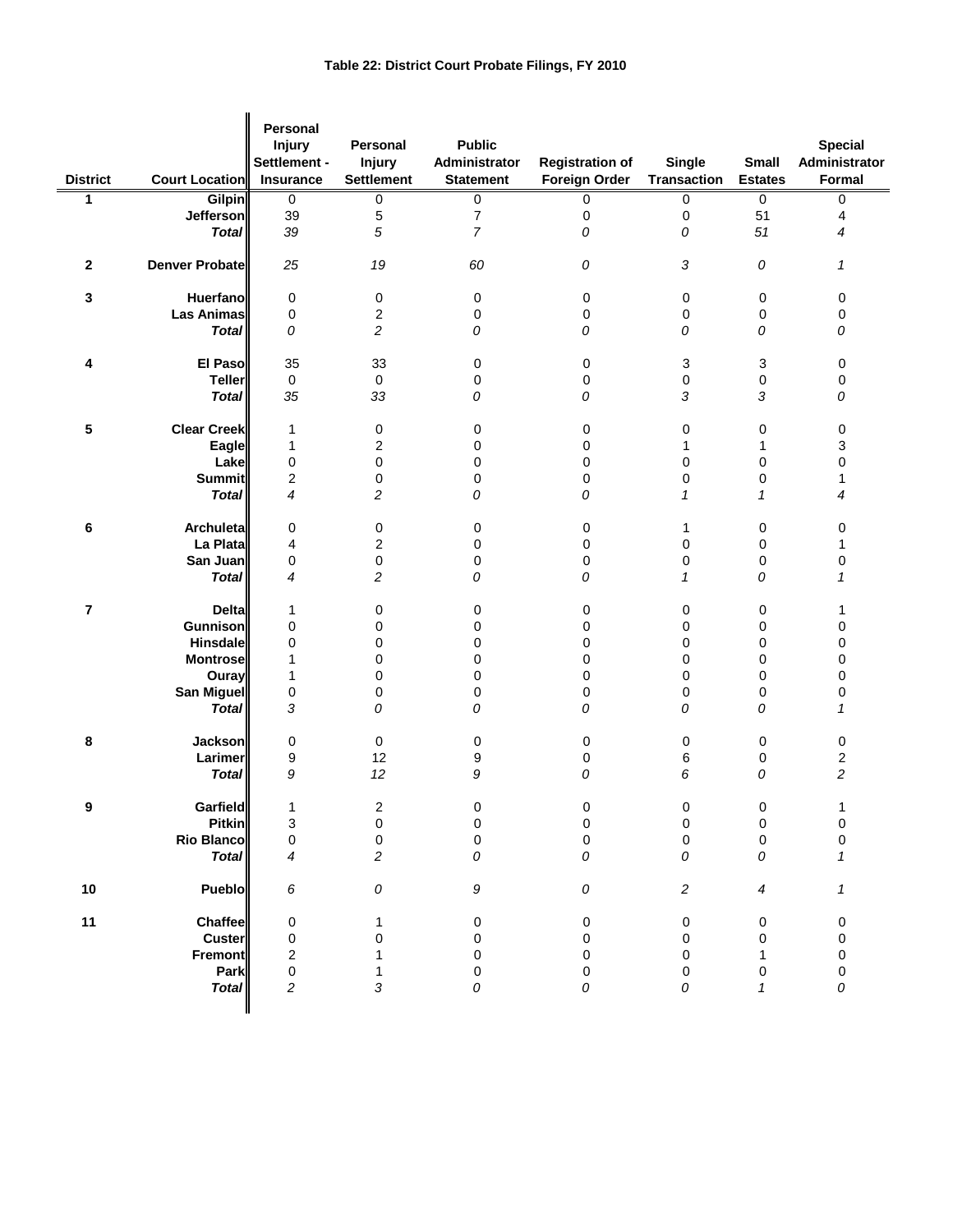| <b>District</b> | <b>Court Location</b> | <b>Special</b><br>Administrator<br>Informal | <b>Testate</b><br>Formal | <b>Testate</b><br>Informal | <b>Trust</b>            | <b>Trust</b><br><b>Registrations</b> | <b>Uniform</b><br><b>Veterans</b><br>Guardianship<br>Act | Will<br><b>Transfer</b> | <b>Total</b>            |
|-----------------|-----------------------|---------------------------------------------|--------------------------|----------------------------|-------------------------|--------------------------------------|----------------------------------------------------------|-------------------------|-------------------------|
| 1               | Gilpin                | $\overline{0}$                              | 0                        | 1                          | $\mathbf 0$             | $\mathbf 0$                          | $\overline{0}$                                           | $\mathbf 0$             | 7                       |
|                 | Jefferson             | $\overline{\mathbf{4}}$                     | 44                       | 833                        | 21                      | 65                                   | $\pmb{0}$                                                | 10                      | 1,566                   |
|                 | <b>Total</b>          | $\overline{4}$                              | 44                       | 834                        | 21                      | 65                                   | 0                                                        | 10                      | 1,573                   |
|                 |                       |                                             |                          |                            |                         |                                      |                                                          |                         |                         |
| $\mathbf{2}$    | <b>Denver Probate</b> | 5                                           | 60                       | 802                        | 59                      | 171                                  | 2                                                        | 9                       | 1,837                   |
| 3               | <b>Huerfano</b>       | 0                                           | 1                        | 21                         | 0                       | $\mathbf{1}$                         | $\sqrt{2}$                                               | $\boldsymbol{0}$        | 52                      |
|                 | <b>Las Animas</b>     | 0                                           | 0                        | 22                         | 0                       | 3                                    | $\pmb{0}$                                                | 0                       | 62                      |
|                 | <b>Total</b>          | 0                                           | 1                        | 43                         | 0                       | 4                                    | $\overline{c}$                                           | 0                       | 114                     |
|                 |                       |                                             |                          |                            |                         |                                      |                                                          |                         |                         |
| 4               | El Paso               | $\boldsymbol{2}$                            | 30                       | 605                        | 26                      | 53                                   | 4                                                        | 4                       | 1,344                   |
|                 | <b>Teller</b>         | 0                                           | $\sqrt{2}$               | 11                         | $\mathbf 0$             | 1                                    | $\pmb{0}$                                                | 0                       | 39                      |
|                 | <b>Total</b>          | $\overline{c}$                              | 32                       | 616                        | 26                      | 54                                   | $\overline{4}$                                           | 4                       | 1,383                   |
|                 |                       |                                             |                          |                            |                         |                                      |                                                          |                         |                         |
| 5               | <b>Clear Creek</b>    | 0                                           | 1                        | $\bf 8$                    | 0                       | $\mathbf{1}$                         | 0                                                        | 0                       | 31                      |
|                 | Eagle                 | $\overline{\mathbf{c}}$                     | 1                        | 25                         | 5                       | 2                                    | $\mathbf 0$                                              | 0                       | 108                     |
|                 | Lake                  | 0                                           | 0                        | 8                          | 1                       | $\mathbf 0$                          | $\mathbf 0$                                              | 0                       | 17                      |
|                 | <b>Summit</b>         | 0                                           | 1                        | 12                         | 0                       | 4                                    | $\pmb{0}$                                                | 0                       | 46                      |
|                 | <b>Total</b>          | $\overline{c}$                              | 3                        | 53                         | 6                       | $\overline{7}$                       | 0                                                        | 0                       | 202                     |
| 6               | Archuleta             | 0                                           | 0                        | 13                         | 0                       | 0                                    | 0                                                        | 0                       | 35                      |
|                 | La Plata              | 0                                           | 6                        | 65                         | $\mathbf 0$             | $\overline{7}$                       | $\pmb{0}$                                                | $\pmb{0}$               | 151                     |
|                 | San Juan              | 0                                           | 0                        | $\mathsf{O}\xspace$        | 0                       | 0                                    | $\pmb{0}$                                                | 0                       | $\overline{\mathbf{r}}$ |
|                 | <b>Total</b>          | 0                                           | 6                        | 78                         | 0                       | $\overline{7}$                       | 0                                                        | 0                       | 193                     |
|                 |                       |                                             |                          |                            |                         |                                      |                                                          |                         |                         |
| 7               | <b>Delta</b>          | 0                                           | 4                        | 54                         | 1                       | 3                                    | $\mathbf 0$                                              | $\pmb{0}$               | 100                     |
|                 | Gunnison              | 0                                           | 0                        | 14                         | 0                       | 0                                    | $\mathbf 0$                                              | 0                       | 40                      |
|                 | Hinsdale              | 0                                           | 1                        | $\boldsymbol{0}$           | 0                       | 0                                    | 0                                                        | 0                       | $\boldsymbol{4}$        |
|                 | <b>Montrose</b>       | 0                                           | 7                        | 62                         | 5                       | 0                                    | 0                                                        | 1                       | 129                     |
|                 | Ouray                 | 0                                           | 0                        | $\overline{7}$             | 1                       | 0                                    | $\mathbf 0$                                              | 0                       | 12                      |
|                 | <b>San Miguel</b>     | 0                                           | $\mathbf{1}$             | 5                          | 0                       | 1                                    | $\pmb{0}$                                                | 0                       | 15                      |
|                 | <b>Total</b>          | 0                                           | 13                       | 142                        | $\overline{7}$          | 4                                    | 0                                                        | $\mathcal I$            | 300                     |
|                 |                       |                                             |                          |                            |                         |                                      |                                                          |                         |                         |
| 8               | <b>Jackson</b>        | 0                                           | 0                        | $\overline{c}$             | 1                       | 0                                    | 0                                                        | 0                       | 5                       |
|                 | Larimer               | 0                                           | 18                       | 339                        | 9                       | 39                                   | 0                                                        | 2                       | 613                     |
|                 | <b>Total</b>          | 0                                           | 18                       | 341                        | 10                      | 39                                   | 0                                                        | $\overline{c}$          | 618                     |
| 9               | <b>Garfield</b>       | 0                                           | 5                        | 60                         | 4                       | 6                                    | $\mathbf 0$                                              | $\pmb{0}$               | 131                     |
|                 | <b>Pitkin</b>         | 0                                           | 2                        | $16\,$                     | 2                       | 5                                    | $\pmb{0}$                                                | $\pmb{0}$               | 56                      |
|                 | <b>Rio Blanco</b>     | $\pmb{0}$                                   | 0                        | $\overline{7}$             | 0                       | $\mathbf 0$                          | $\mathsf 0$                                              | 0                       | 22                      |
|                 | <b>Total</b>          | 0                                           | $\overline{7}$           | 83                         | 6                       | 11                                   | 0                                                        | 0                       | 209                     |
|                 |                       |                                             |                          |                            |                         |                                      |                                                          |                         |                         |
| 10              | Pueblo                | $\boldsymbol{2}$                            | $27\,$                   | 197                        | $\sqrt{3}$              | $\boldsymbol{6}$                     | $\overline{c}$                                           | ${\cal O}$              | 482                     |
| 11              | <b>Chaffee</b>        | 0                                           | 0                        | 43                         | 1                       | 3                                    | $\pmb{0}$                                                | $\pmb{0}$               | 61                      |
|                 | Custer                | 0                                           | 0                        | 6                          | 0                       | $\mathbf 0$                          | $\mathbf 0$                                              | $\boldsymbol{0}$        | 18                      |
|                 | <b>Fremont</b>        | 1                                           | 3                        | 62                         | 1                       | $\pmb{0}$                            | 1                                                        | $\pmb{0}$               | 136                     |
|                 | Park                  | $\pmb{0}$                                   | 0                        | $\boldsymbol{9}$           | 0                       | $\,0\,$                              | $\,0\,$                                                  | 0                       | 57                      |
|                 | <b>Total</b>          | $\mathbf{1}$                                | 3                        | 120                        | $\overline{\mathbf{c}}$ | 3                                    | 1                                                        | 0                       | 272                     |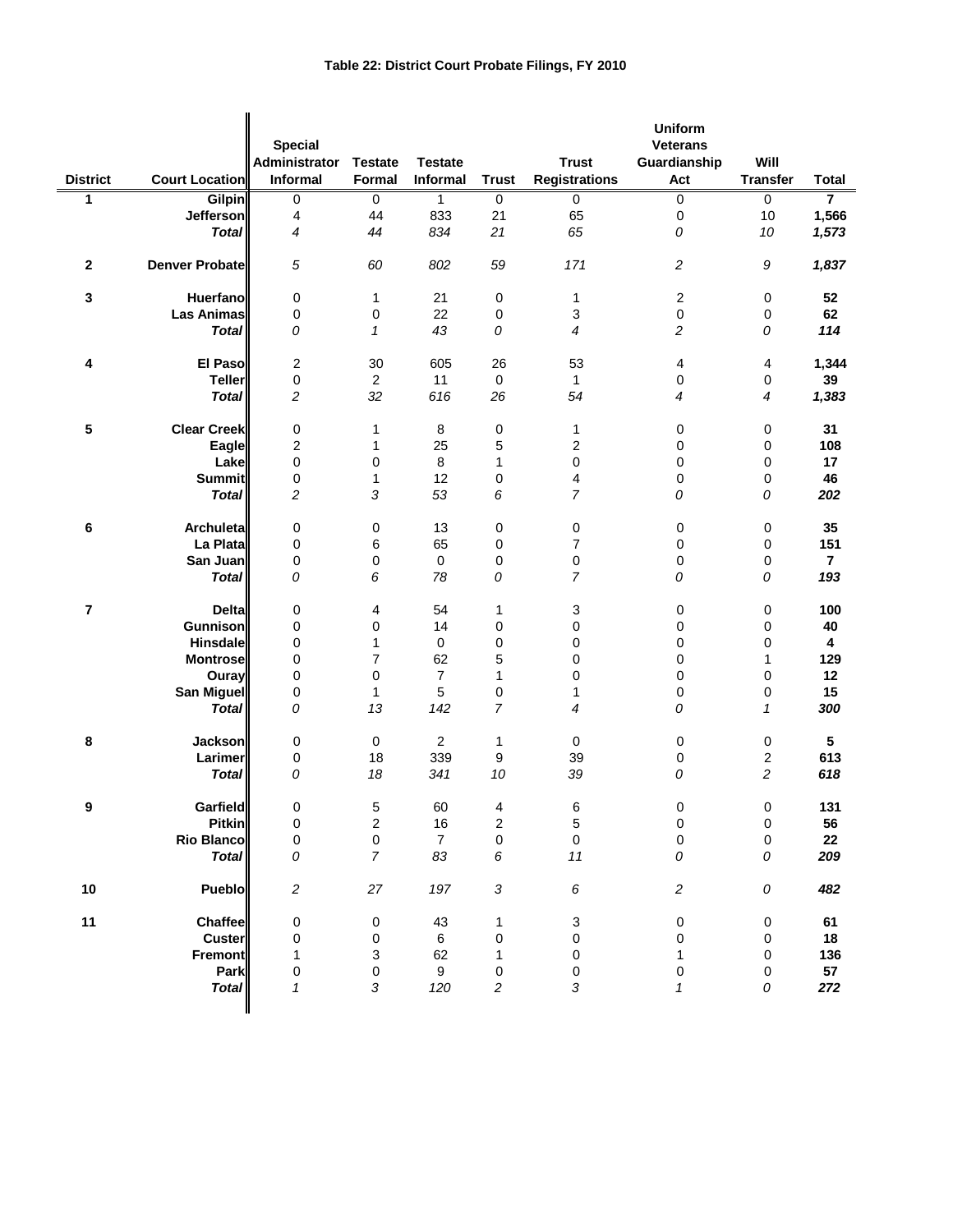|                 |                                       | <b>Ancillary</b>        | Conservatorship/          | Conservator/     | Conservatorship/          | Determination of          |
|-----------------|---------------------------------------|-------------------------|---------------------------|------------------|---------------------------|---------------------------|
| <b>District</b> | <b>Court Location</b> Proceedings     |                         | <b>Adult</b>              | Guardian         | <b>Minor</b>              | Heirship                  |
| $\overline{12}$ | Alamosal                              | $\boldsymbol{2}$        | 3                         | 1                | 1                         | 0                         |
|                 | <b>Conejos</b>                        | 1                       | 0                         | 1                | $\mathbf 2$               | $\overline{\mathbf{c}}$   |
|                 | <b>Costillal</b>                      | 44                      | 2                         | $\Omega$         | $\mathbf{1}$              | 4                         |
|                 | <b>Mineral</b>                        | $\boldsymbol{2}$        | 0                         | 0                | 0                         | 0                         |
|                 | Rio Grande                            | 6                       | 0                         | 0                | 0                         | 1                         |
|                 | Saguache                              | $\overline{7}$          | 1                         | 0                | 0                         | 2                         |
|                 | <b>Total</b>                          | 62                      | 6                         | 2                | 4                         | 9                         |
| 13              | Kit Carson                            | 4                       | 0                         | 0                | 0                         | 3                         |
|                 | Logan                                 | 6                       | 0                         | 0                | 0                         | $\pmb{0}$                 |
|                 |                                       | 4                       | 0                         |                  |                           | 3                         |
|                 | <b>Morgan</b>                         |                         |                           | 2                | 0                         |                           |
|                 | <b>Phillips</b>                       | 1                       | 0                         | 0                | $\mathbf 0$               | 0                         |
|                 | <b>Sedgwick</b>                       | 0                       | 0                         | 0                | 0                         | 1                         |
|                 | Washington                            | $\mathbf 2$             | 0                         | 1                | 0                         | 0                         |
|                 | Yuma                                  | $\overline{2}$          | 0                         | 1                | 0                         | 1                         |
|                 | <b>Total</b>                          | 19                      | 0                         | 4                | 0                         | 8                         |
| 14              | <b>Grand</b>                          | 4                       | $\mathbf 0$               | 0                | $\pmb{0}$                 | 0                         |
|                 | <b>Moffat</b>                         | $\overline{7}$          | 0                         | 1                | $\pmb{0}$                 | 1                         |
|                 | <b>Routt</b>                          | 9                       | 2                         | 1                | $\pmb{0}$                 | 1                         |
|                 | <b>Total</b>                          | 20                      | $\overline{c}$            | $\overline{c}$   | 0                         | $\overline{\mathbf{c}}$   |
| 15              | <b>Baca</b>                           | 6                       | 1                         | 0                | $\pmb{0}$                 | $\sqrt{2}$                |
|                 | <b>Cheyenne</b>                       | $\boldsymbol{2}$        | 0                         | 0                | $\pmb{0}$                 | $\pmb{0}$                 |
|                 | Kiowa                                 | 8                       | 0                         | 0                | $\pmb{0}$                 | $\ensuremath{\mathsf{3}}$ |
|                 |                                       |                         |                           |                  |                           |                           |
|                 | <b>Prowers</b>                        | 0                       | 1                         | 0                | 0                         | 3                         |
|                 | <b>Total</b>                          | 16                      | $\overline{\mathbf{c}}$   | 0                | 0                         | 8                         |
| 16              | <b>Bent</b>                           | 5                       | 0                         | $\pmb{0}$        | $\pmb{0}$                 | 8                         |
|                 | <b>Crowley</b>                        | 1                       | 0                         | 0                | $\pmb{0}$                 | 3                         |
|                 | Otero                                 | $\boldsymbol{2}$        | 0                         | $\boldsymbol{2}$ | $\ensuremath{\mathsf{3}}$ | $\mathsf 3$               |
|                 |                                       |                         |                           |                  |                           |                           |
|                 | <b>Total</b>                          | 8                       | 0                         | $\overline{c}$   | 3                         | 14                        |
| 17              | <b>Adams</b>                          | $\boldsymbol{2}$        | $\,8\,$                   | 33               | 24                        | $\boldsymbol{2}$          |
|                 | <b>Broomfield</b>                     | 0                       | $\overline{\mathbf{c}}$   | 1                | 3                         | $\pmb{0}$                 |
|                 | <b>Total</b>                          | $\overline{c}$          | 10                        | 34               | 27                        | 2                         |
|                 |                                       |                         |                           |                  |                           |                           |
| 18              | <b>Arapahoe</b>                       | 8                       | 15                        | 55               | $17$                      | $\boldsymbol{2}$          |
|                 | <b>Douglas</b>                        | 4                       | $\ensuremath{\mathsf{3}}$ | $13$             | 19                        | $\boldsymbol{0}$          |
|                 | Elbert                                | 1                       | $\pmb{0}$                 | $\sqrt{2}$       | $\mathbf{1}$              | $\pmb{0}$                 |
|                 | Lincoln                               | $\overline{\mathbf{4}}$ | $\pmb{0}$                 | $\pmb{0}$        | $\mathbf 0$               | $\sqrt{2}$                |
|                 | <b>Total</b>                          | $17\,$                  | 18                        | $70\,$           | $37\,$                    | $\boldsymbol{4}$          |
| 19              | Weld                                  | 23                      | $\boldsymbol{6}$          | $13\,$           | 20                        | $\boldsymbol{4}$          |
|                 |                                       |                         |                           |                  |                           |                           |
| ${\bf 20}$      | <b>Boulder</b>                        | $16\,$                  | 16                        | 24               | $\sqrt{5}$                | $\overline{c}$            |
| 21              | <b>Mesa</b>                           | $\sqrt{5}$              | $12\,$                    | 22               | $10\,$                    | 6                         |
| ${\bf 22}$      | <b>Dolores</b>                        | 1                       | $\pmb{0}$                 | $\pmb{0}$        | $\pmb{0}$                 | $\overline{\mathbf{c}}$   |
|                 | Montezuma                             | 9                       | $\overline{\mathbf{c}}$   | 6                | $\sqrt{2}$                | $\mathbf 2$               |
|                 | <b>Total</b>                          | 10                      | $\overline{c}$            | 6                | $\overline{c}$            | $\overline{\mathcal{A}}$  |
|                 | State Total<br>Percent of State Total | 449<br>$4\%$            | 192<br>$2\%$              | 378<br>$3%$      | 227<br>$2\%$              | 103<br>$1\%$              |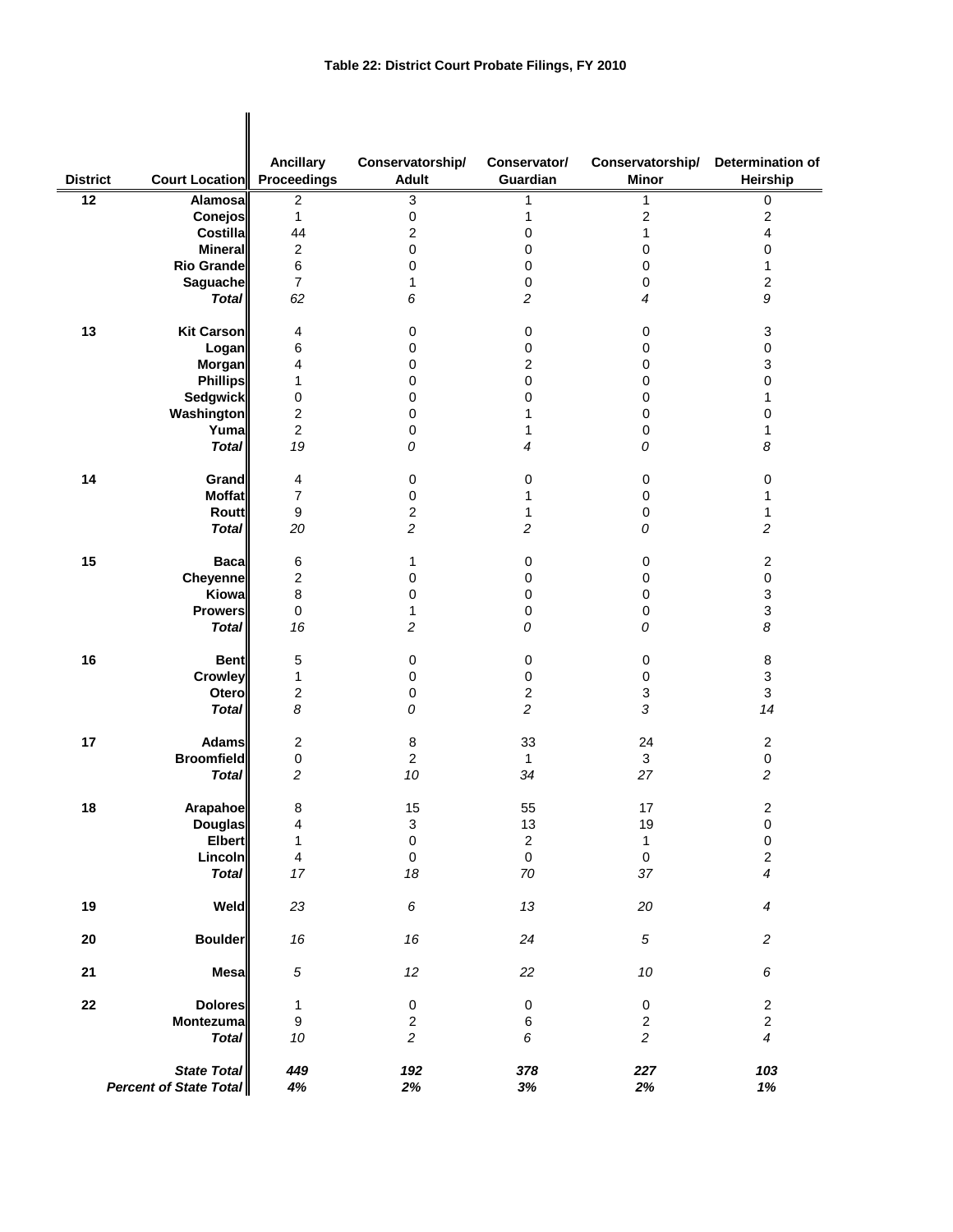$\mathbf{I}$ 

| <b>District</b> | <b>Court Location Disclaimer</b>                    |                    | <b>Estate</b>           | Guardianship/<br><b>Adult</b> | Guardianship/<br><b>Minor</b> | <b>Insurance</b><br><b>Benefit</b> | Intestate<br><b>Formal</b> | Intestate<br>Informal   | Other                   |
|-----------------|-----------------------------------------------------|--------------------|-------------------------|-------------------------------|-------------------------------|------------------------------------|----------------------------|-------------------------|-------------------------|
|                 |                                                     |                    |                         |                               |                               |                                    |                            |                         |                         |
| $\overline{12}$ | <b>Alamosa</b>                                      | $\mathbf 0$        | 5                       | 3                             | 4                             | 0                                  | 3                          | 5                       | 0                       |
|                 | <b>Conejos</b>                                      | 0                  | 1                       | 0                             | 0                             | 0                                  | 1                          | 4                       | 1                       |
|                 | <b>Costilla</b>                                     | 0                  | 3                       | 2                             | 1                             | 0                                  | 2                          | 14                      | 0                       |
|                 | <b>Mineral</b>                                      | 0                  | $\overline{\mathbf{c}}$ | 1                             | 0                             | 0                                  | 0                          | 1                       | 0                       |
|                 | <b>Rio Grande</b>                                   | 0                  | 4                       | 1                             | 0                             | 0                                  | 1                          | 5                       | 1                       |
|                 | Saguache                                            | 0                  | 0                       | 1                             | 0                             | 0                                  | 1                          | 5                       | 0                       |
|                 | <b>Total</b>                                        | 0                  | 15                      | 8                             | 5                             | 0                                  | 8                          | 34                      | $\overline{\mathbf{c}}$ |
| 13              | <b>Kit Carson</b>                                   | 0                  | 0                       | 0                             | 0                             | 0                                  | 2                          | 4                       | 0                       |
|                 | Logan                                               | 0                  | 0                       | 6                             | $\overline{c}$                | 0                                  | 0                          | 10                      | 0                       |
|                 | Morgan                                              | 0                  | 0                       | 5                             | 1                             | $\mathbf 0$                        | 6                          | 10                      | 1                       |
|                 | <b>Phillips</b>                                     | 0                  | 0                       | 0                             | 1                             | 0                                  | 1                          | 4                       | 0                       |
|                 | <b>Sedgwick</b>                                     | 0                  | 5                       | 0                             | 0                             | 0                                  | 0                          | $\overline{\mathbf{c}}$ | 0                       |
|                 | Washington                                          | 0                  | 4                       | 1                             | 0                             | 0                                  | 3                          | 3                       | 0                       |
|                 | Yuma                                                | $\mathbf 0$        | 1                       | $\overline{c}$                | 1                             | $\mathbf 0$                        | 0                          | 10                      | 0                       |
|                 | <b>Total</b>                                        | 0                  | 10                      | 14                            | 5                             | 0                                  | 12                         | 43                      | 1                       |
|                 |                                                     |                    |                         |                               |                               |                                    |                            |                         |                         |
| 14              | <b>Grand</b>                                        | 0                  | 2                       | 1                             | 3                             | 0                                  | 0                          | $\overline{7}$          | 0                       |
|                 | <b>Moffat</b>                                       | 0                  | $\mathbf{1}$            | $\boldsymbol{2}$              | 3                             | 0                                  | $\mathbf 0$                | 13                      | 0                       |
|                 | <b>Routt</b>                                        | 0                  | 12                      | $\overline{c}$                | $\mathbf 1$                   | 0                                  | 1                          | $\overline{7}$          | 0                       |
|                 | <b>Total</b>                                        | 0                  | 15                      | 5                             | $\overline{7}$                | 0                                  | $\mathbf{1}$               | 27                      | 0                       |
| 15              | <b>Baca</b>                                         | 0                  | 0                       | 0                             | 0                             | 0                                  | 0                          | 5                       | 0                       |
|                 | <b>Cheyenne</b>                                     | 0                  | 1                       | 0                             | 0                             | 0                                  | 1                          | 1                       | 0                       |
|                 | Kiowa                                               | 0                  | 0                       | 0                             | 0                             | 0                                  | 0                          | 3                       | 0                       |
|                 | <b>Prowers</b>                                      | 0                  | 4                       | 3                             | 4                             | 0                                  | 4                          | 8                       | 0                       |
|                 | <b>Total</b>                                        | 0                  | 5                       | 3                             | 4                             | 0                                  | 5                          | 17                      | 0                       |
| 16              | <b>Bent</b>                                         | 0                  | 0                       | 2                             | 3                             | 0                                  | 1                          | 4                       | 0                       |
|                 | Crowley                                             | 0                  | 1                       | 1                             | 0                             | 0                                  | $\pmb{0}$                  | $\overline{2}$          | 0                       |
|                 | Otero                                               | 0                  | 1                       | 5                             | 12                            | 0                                  | 3                          | 17                      | 0                       |
|                 | <b>Total</b>                                        | 0                  | 2                       | 8                             | 15                            | 0                                  | 4                          | 23                      | 0                       |
| 17              | <b>Adams</b>                                        | 0                  | $\pmb{0}$               | 25                            | 30                            | 0                                  | 17                         | 94                      | 1                       |
|                 | <b>Broomfield</b>                                   | 0                  | 20                      | $\overline{4}$                | $\overline{7}$                | 0                                  | 4                          | 8                       | 1                       |
|                 | <b>Total</b>                                        | 0                  | 20                      | 29                            | 37                            | 0                                  | 21                         | 102                     | $\overline{\mathbf{c}}$ |
|                 |                                                     |                    |                         |                               |                               |                                    |                            |                         |                         |
| 18              | Arapahoe                                            | $\pmb{0}$          | 3                       | 68                            | 71                            | 0                                  | 15                         | 168                     | 5                       |
|                 | <b>Douglas</b>                                      | 0                  | 13                      | 17                            | 20                            | $\mathbf 0$                        | 3                          | $36\,$                  | 2                       |
|                 | <b>Elbert</b>                                       | 0                  | $\pmb{0}$               | $\pmb{0}$                     | $\pmb{0}$                     | $\pmb{0}$                          | $\mathbf{1}$               | $10$                    | $\pmb{0}$               |
|                 | Lincoln                                             | 0                  | $\pmb{0}$               | $\mathbf{1}$                  | $\pmb{0}$                     | $\pmb{0}$                          | $\pmb{0}$                  | $\overline{4}$          | 0                       |
|                 | <b>Total</b>                                        | 0                  | 16                      | 86                            | 91                            | 0                                  | 19                         | 218                     | 7                       |
| 19              | Weld                                                | ${\cal O}$         | 1                       | 22                            | 13                            | ${\cal O}$                         | 13                         | 70                      | 1                       |
| 20              | <b>Boulder</b>                                      | ${\cal O}$         | ${\cal O}$              | 32                            | 18                            | ${\cal O}$                         | 13                         | 68                      | 1                       |
| 21              | <b>Mesa</b>                                         | 0                  | ${\cal O}$              | 23                            | $\overline{7}$                | ${\cal O}$                         | $11$                       | 56                      | 0                       |
| 22              | <b>Dolores</b>                                      | 0                  | 1                       | $\pmb{0}$                     | $\boldsymbol{2}$              | $\pmb{0}$                          | $\pmb{0}$                  | $\overline{7}$          | $\pmb{0}$               |
|                 | Montezuma                                           | 0                  | 1                       | $\overline{c}$                | $\,6\,$                       | 0                                  | $\boldsymbol{2}$           | 13                      | 0                       |
|                 | <b>Total</b>                                        | 0                  | $\overline{c}$          | $\overline{c}$                | 8                             | 0                                  | $\overline{\mathbf{c}}$    | 20                      | ${\cal O}$              |
|                 | <b>State Total</b><br><b>Percent of State Total</b> | $\mathbf{1}$<br>0% | 149<br>1%               | 668<br>$5\%$                  | 560<br>$5\%$                  | 0<br>0%                            | 225<br>2%                  | 1,651<br>14%            | 57<br>0%                |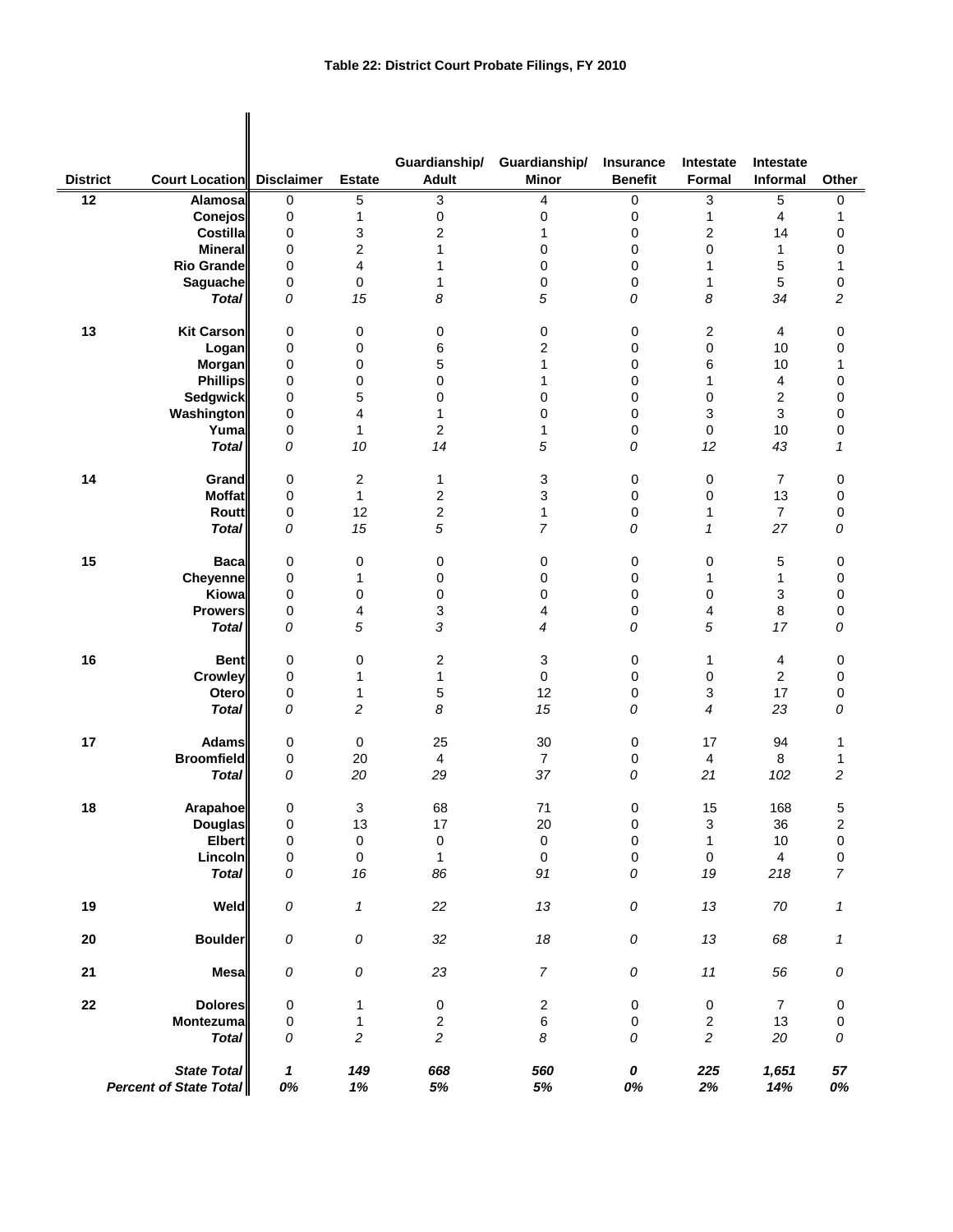| <b>District</b> | Court Location                                      | <b>Personal</b><br><b>Injury</b><br>Settlement -<br>Insurance | Personal<br><b>Injury</b><br><b>Settlement</b> | <b>Public</b><br>Administrator<br><b>Statement</b> | <b>Registration of</b><br><b>Foreign Order</b> | <b>Single</b><br><b>Transaction</b> | <b>Small</b><br><b>Estates</b> | <b>Special</b><br>Administrator<br>Formal |
|-----------------|-----------------------------------------------------|---------------------------------------------------------------|------------------------------------------------|----------------------------------------------------|------------------------------------------------|-------------------------------------|--------------------------------|-------------------------------------------|
| $\overline{12}$ |                                                     |                                                               |                                                |                                                    |                                                |                                     |                                |                                           |
|                 | Alamosa<br>Conejos                                  | 1                                                             | 0                                              | 0                                                  | 0                                              | 0                                   | 0                              | 1                                         |
|                 |                                                     | 0                                                             | 0                                              | $\pmb{0}$                                          | 0                                              | 0                                   | 0                              | $\pmb{0}$                                 |
|                 | Costilla                                            | 0                                                             | 0                                              | 0                                                  | 0                                              | 0                                   | 0                              | 0                                         |
|                 | <b>Mineral</b>                                      | 0                                                             | 0                                              | $\mathbf 0$                                        | 0                                              | 0                                   | 0                              | 0                                         |
|                 | <b>Rio Grande</b>                                   | 0                                                             | 0                                              | 0                                                  | 0                                              | 0                                   | 0                              | 1                                         |
|                 | Saguache                                            | 0                                                             | 0                                              | 0                                                  | 0                                              | 0                                   | 0                              | $\pmb{0}$                                 |
|                 | <b>Total</b>                                        | $\mathbf{1}$                                                  | 0                                              | 0                                                  | 0                                              | 0                                   | 0                              | $\overline{c}$                            |
| 13              | <b>Kit Carson</b>                                   | 0                                                             | 0                                              | 0                                                  | 0                                              | 0                                   | 3                              | 0                                         |
|                 | Logan                                               | 0                                                             | 0                                              | 0                                                  | 0                                              | 0                                   | $\mathbf 0$                    | 0                                         |
|                 | Morgan                                              | 1                                                             | 1                                              | 0                                                  | 0                                              | 0                                   | 0                              | 0                                         |
|                 | <b>Phillips</b>                                     | 0                                                             | 0                                              | 0                                                  | 0                                              | 0                                   | 0                              | 0                                         |
|                 | Sedgwick                                            | 0                                                             | 0                                              | 0                                                  | 0                                              | 0                                   | 0                              | 0                                         |
|                 | Washington                                          | 0                                                             | 0                                              | 0                                                  | 0                                              | 0                                   | $\mathbf 0$                    | 0                                         |
|                 | Yuma                                                | 0                                                             | 2                                              | 0                                                  | 0                                              | 1                                   | 0                              | 0                                         |
|                 | <b>Total</b>                                        | $\mathbf{1}$                                                  | 3                                              | 0                                                  | 0                                              | 1                                   | 3                              | 0                                         |
|                 |                                                     |                                                               |                                                |                                                    |                                                |                                     |                                |                                           |
| 14              | Grand                                               | 0                                                             | 0                                              | 0                                                  | 2                                              | 0                                   | 0                              | 0                                         |
|                 | <b>Moffat</b>                                       | 0                                                             | 0                                              | 0                                                  | 0                                              | 0                                   | 0                              | 0                                         |
|                 | Routt                                               | 1                                                             | 0                                              | 0                                                  | 0                                              | 0                                   | 0                              | 1                                         |
|                 | <b>Total</b>                                        | $\mathbf{1}$                                                  | 0                                              | 0                                                  | 2                                              | 0                                   | 0                              | $\mathbf{1}$                              |
| 15              | <b>Baca</b>                                         | 0                                                             | 0                                              | $\pmb{0}$                                          | 0                                              | 0                                   | 0                              | $\pmb{0}$                                 |
|                 | Cheyenne                                            | 0                                                             | 0                                              | 0                                                  | 0                                              | 0                                   | $\overline{c}$                 | 0                                         |
|                 | Kiowa                                               | 0                                                             | 0                                              | $\mathbf 0$                                        | 0                                              | 0                                   | 0                              | $\pmb{0}$                                 |
|                 | <b>Prowers</b>                                      | 0                                                             | 0                                              | 0                                                  | 0                                              | 0                                   | 0                              | $\pmb{0}$                                 |
|                 | <b>Total</b>                                        | 0                                                             | 0                                              | 0                                                  | 0                                              | 0                                   | $\overline{c}$                 | 0                                         |
|                 |                                                     |                                                               |                                                |                                                    |                                                |                                     |                                |                                           |
| 16              | <b>Bent</b>                                         | 0                                                             | 0                                              | 0                                                  | 1                                              | 0                                   | 0                              | 0                                         |
|                 | Crowley                                             | 0                                                             | 0                                              | $\pmb{0}$                                          | 0                                              | 0                                   | 0                              | $\pmb{0}$                                 |
|                 | Otero                                               | 0                                                             | 1                                              | 0                                                  | 0                                              | 0                                   | 0                              | $\pmb{0}$                                 |
|                 | <b>Total</b>                                        | 0                                                             | 1                                              | 0                                                  | $\mathcal I$                                   | 0                                   | 0                              | 0                                         |
| 17              | <b>Adams</b>                                        | 24                                                            | 11                                             | 3                                                  | 0                                              | 1                                   | 1                              | 4                                         |
|                 | <b>Broomfield</b>                                   | $\overline{2}$                                                | $\overline{\mathbf{c}}$                        | 0                                                  | 0                                              | 0                                   | 1                              | 0                                         |
|                 | <b>Total</b>                                        | 26                                                            | 13                                             | 3                                                  | 0                                              | 1                                   | $\overline{c}$                 | 4                                         |
|                 |                                                     | $30\,$                                                        | 25                                             |                                                    |                                                |                                     |                                |                                           |
| 18              | Arapahoe<br><b>Douglas</b>                          | 11                                                            | 8                                              | 0<br>$\mathbf 0$                                   | 1<br>0                                         | 1<br>0                              | 0<br>$\pmb{0}$                 | 0                                         |
|                 | <b>Elbert</b>                                       | $\mathbf 0$                                                   | 3                                              | $\pmb{0}$                                          | $\mathsf 0$                                    | $\pmb{0}$                           | $\mathbf{1}$                   | $\mathbf 0$                               |
|                 |                                                     |                                                               |                                                |                                                    |                                                |                                     |                                |                                           |
|                 | Lincoln<br><b>Total</b>                             | 0<br>41                                                       | $\mathbf 0$<br>36                              | $\pmb{0}$<br>0                                     | $\mathsf 0$<br>$\mathbf{1}$                    | $\pmb{0}$<br>1                      | 10<br>$11$                     | 0<br>$\mathbf{1}$                         |
| 19              | Weld                                                | 8                                                             | $10\,$                                         | 0                                                  | 0                                              | ${\cal O}$                          | 0                              | $\boldsymbol{\mathcal{I}}$                |
|                 |                                                     |                                                               |                                                |                                                    |                                                |                                     |                                |                                           |
| 20              | <b>Boulder</b>                                      | $10\,$                                                        | 12                                             | $\mathbf{1}$                                       | 0                                              | $\sqrt{5}$                          | 0                              | 2                                         |
| 21              | <b>Mesa</b>                                         | 5                                                             | $\sqrt{3}$                                     | 4                                                  | 0                                              | $\overline{c}$                      | 0                              | $\boldsymbol{\mathcal{I}}$                |
| 22              | <b>Dolores</b>                                      | 0                                                             | 0                                              | $\pmb{0}$                                          | 0                                              | $\pmb{0}$                           | 0                              | $\pmb{0}$                                 |
|                 | Montezuma                                           | 1                                                             | $\mathbf{1}$                                   | 0                                                  | 0                                              | $\pmb{0}$                           | 0                              | $\pmb{0}$                                 |
|                 | <b>Total</b>                                        | $\mathbf{1}$                                                  | 1                                              | 0                                                  | 0                                              | 0                                   | 0                              | 0                                         |
|                 | <b>State Total</b><br><b>Percent of State Total</b> | 225<br>2%                                                     | 159<br>1%                                      | 93<br>$1\%$                                        | 4<br>0%                                        | 26<br>0%                            | 78<br>1%                       | ${\bf 27}$<br>0%                          |